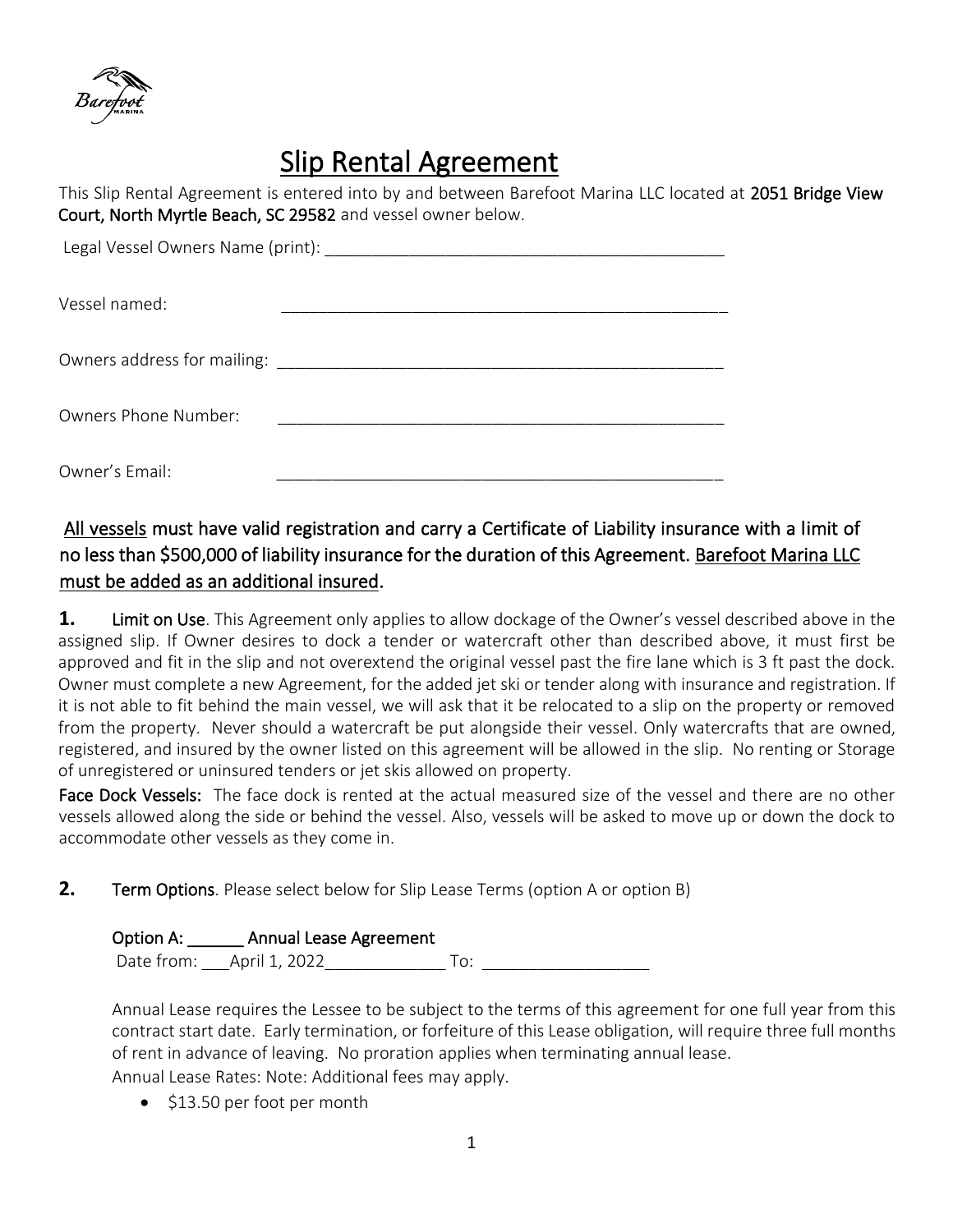

Option B: \_\_\_\_\_ Month-to-Month Agreement Start Date: **April 1, 2022 If you know departure date: April 1, 2022 If you know departure date:** 

Month-to-Month Lessee(s) is subject to all other paragraphs herein. Month-to-month Agreement may be terminated by either party, for any reason, provided there is a no less than 30-day written notice given by the party terminating this Agreement to the other party. Additional fees may apply.

- Prime/Peak Summer Months (May, June, July, August, September): \$17.00 per foot per month
- Off season months: (October April): \$15.00 per foot per month

Note: All slip rentals shall be paid in advance of the first day of the month that the rental applies. Slip rental will be prorated upon departure including the 30-day notice. Rental Rate per Foot calculation based on the overall length of vessel or length of dock whichever is greater. The Marina retains the right to lease temporarily vacated slips at any time.

3. Jet ski rental \$125.00 month. Must have \$100,000 liability insurance and registration. Jet ski must be kept in its designated slip. Parking in another's slip is grounds for eviction.

4. Rent. The monthly "Rent" amount due to the Marina under this Agreement shall be comprised of three elements: (A) Slip Rent, (B) Electrical Service and (C) Marina Service Fee.

- **5.** Base Electric access fee shall be provided as follows:
- a. 30 Amp Service, monthly allotment of 360 kWh, \$45/month
- b. 50 Amp Service, monthly allotment of 440 kWh, \$55/month

Each slip is metered, and readings are taken periodically (typically monthly) to determine usage. Any use of electricity beyond the Base Electric allotment described above ("Additional Power" or "Supplemental Electricity") shall be reflected in the monthly invoice and paid by Owner at a rate of .13 cents per kWh. The Marina cannot and does not guarantee the delivery of uninterrupted electrical service. We cannot be responsible for the fluctuating electric that we receive from the electric company. In fact, interruption of electrical service should be expected. Any vessel that is dependent on shore power for its safe and continuing operation is not seaworthy as defined by this Agreement and by Marina Policy and shall be immediately repaired or removed. By entering into this agreement, you understand these facts and waive any claims against the Barefoot Marina LLC for interrupted service.

**6.** Marina Service Fees include the Cable/Internet (Wi-Fi), water access and pool access when the pool is open for season. The Marina does not own the pool and is not in control of when or even if the pool is available. All Owners are charged a \$35 per month amenity fee for access to these marina services. The amenities offered are not a guarantee of uninterrupted service.

**7.** Liveaboard Fee. There will be a \$100.00 per month fee for customers that are occupying their boats on a daily consistent basis. Notify us if your liveaboard status changes during your time here at BFM.

YES, I am a liveaboard.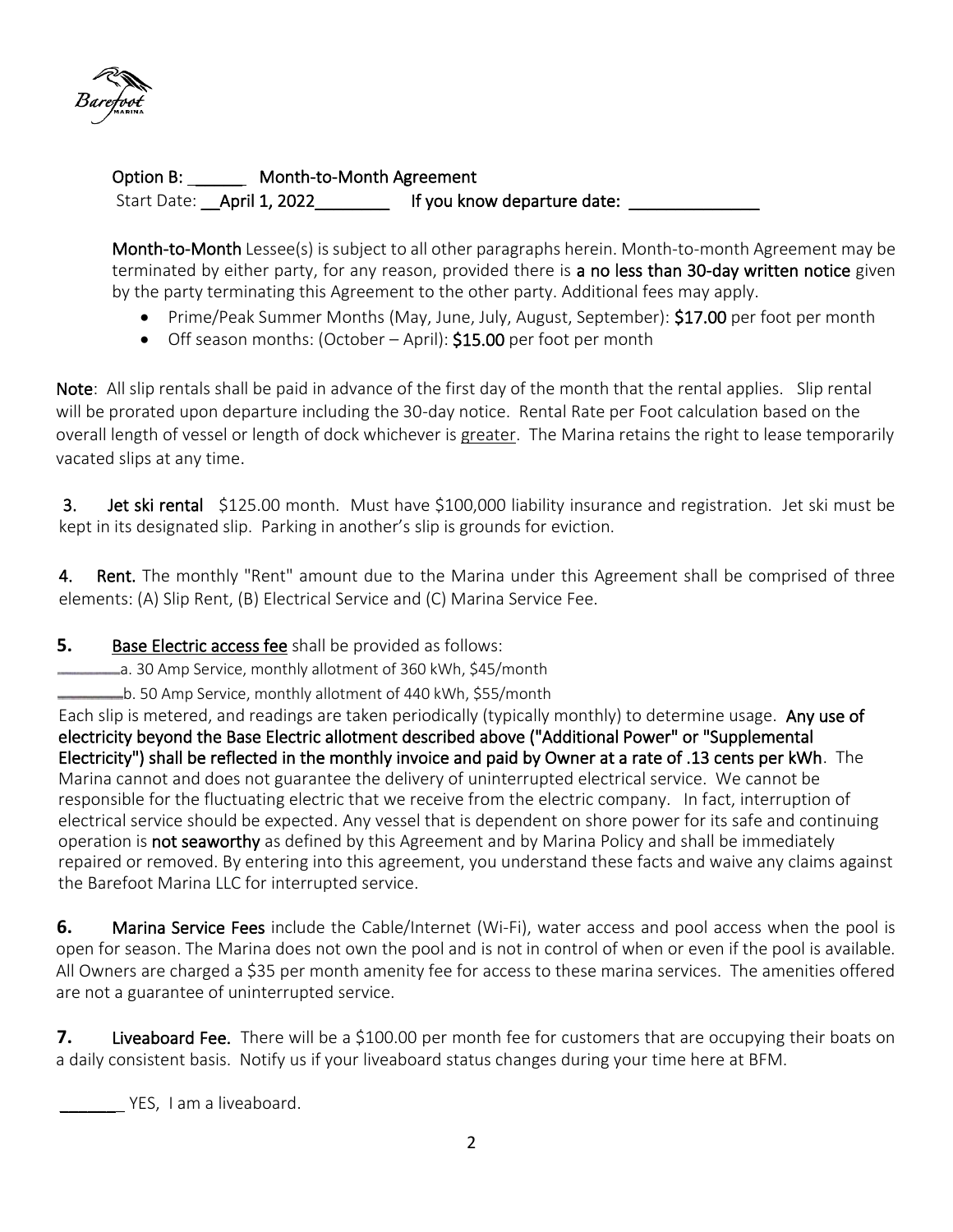

**8.** No Cash. CASH IS NEVER ACCEPTED FOR PAYMENT OF OBLIGATIONS UNDER THIS LEASE. If you are asked to pay cash, notify manger or owner. If you offer to pay cash for obligations under this agreement, it will not be recorded or recognized as paid. ELECTRONIC RECORD OF CREDIT/DEBIT CARD STATEMENT IS EVIDENCE OF PAYMENT. No checks are accepted. We will bill your credit card on the first of the month. Regardless of past policy or practice, these terms assure prompt and complete payment will be strictly enforced. Payment of the full Rent amount (slip, electricity, and marina fee) is due on the first day of every month, paid in advance for the month (except Additional Power which is based on prior month usage). Payment received on the 5th day of the month or later, shall be assessed a late fee of \$25 (twenty-five dollars). Payment received on or after the 15th day shall be assessed a late fee of \$50 (fifty dollars). If payment is not received by the 15th day of the month the Vessel shall be locked until the full amount owing has been paid. The Marina may initiate legal proceedings after 15 days and start proceedings for eviction for unpaid rent, which could result in the judicial sale of the vessel, and/or other rights under this Agreement and at law.

a. Credit/Debit Card Info - keeping a valid credit card on file with the Marina will assure that payment can be made in a timely manner. By providing the credit card information below, the Owner authorizes the Marina to charge the amount owing under this Agreement monthly.

**9.** Security. At check in you will received a FOB to be able to access all gates, doors and amenities at the Marina. FOB' are for the vessel owner only and registered in their name. There is a \$25.00 deposit that will be returned to you at check out when you return the FOB. If you misplace your FOB, let us know so we can disable the FOB. We will issue a new FOB upon a new \$25.00 deposit. Also, in the event of nonpayment of your monthly slip fee, all FOBS will be deactivated until payment is received. No personal security cameras may be placed on marina property, they must be mounted on your vessel.

10. Scope of Agreement - Owner's Duties; No vessel Services; No Intervention. This Agreement applies ONLY to the rental of a slip, along with electricity, cable/ Wi-Fi internet access as described herein. Owner understands and agrees that:

a. It is the Owner's exclusive duty (either or both the person and/or the named legal owner of the Vessel and named above) to maintain the Vessel in a clean, safe, and seaworthy condition, and to immediately notify the Marina of any unsafe or hazardous condition, or in any interruption of or problem with electrical, cable or internet service. A vessel that is dependent on shore power (electricity) to be safe and/or stay afloat is not seaworthy and is a violation of this Agreement and of Marina Policy and must be immediately repaired or removed from the Marina. We have a high standard at this Marina for "seaworthiness." In addition to other legal, common sense and reasonable definitions of a "seaworthy" vessel (or "seaworthiness"), this Marina defines "seaworthy" as a clean and sound hull, deck, and through-hull fittings and superstructure, with tested and functioning systems for propulsion, bilge pumping, communications, electrical service, tanks and sound and sufficient lines for tying up (including in inclement weather), and fire and life safety equipment and systems. Owner agrees to maintain the Vessel in compliance this Marina's definition of "seaworthy."

b. The Marina does not offer any vessel maintenance, repair, preparation, cleaning, monitoring or emergency services. It is an express violation of this Agreement for an Owner to solicit, or for a Marina employee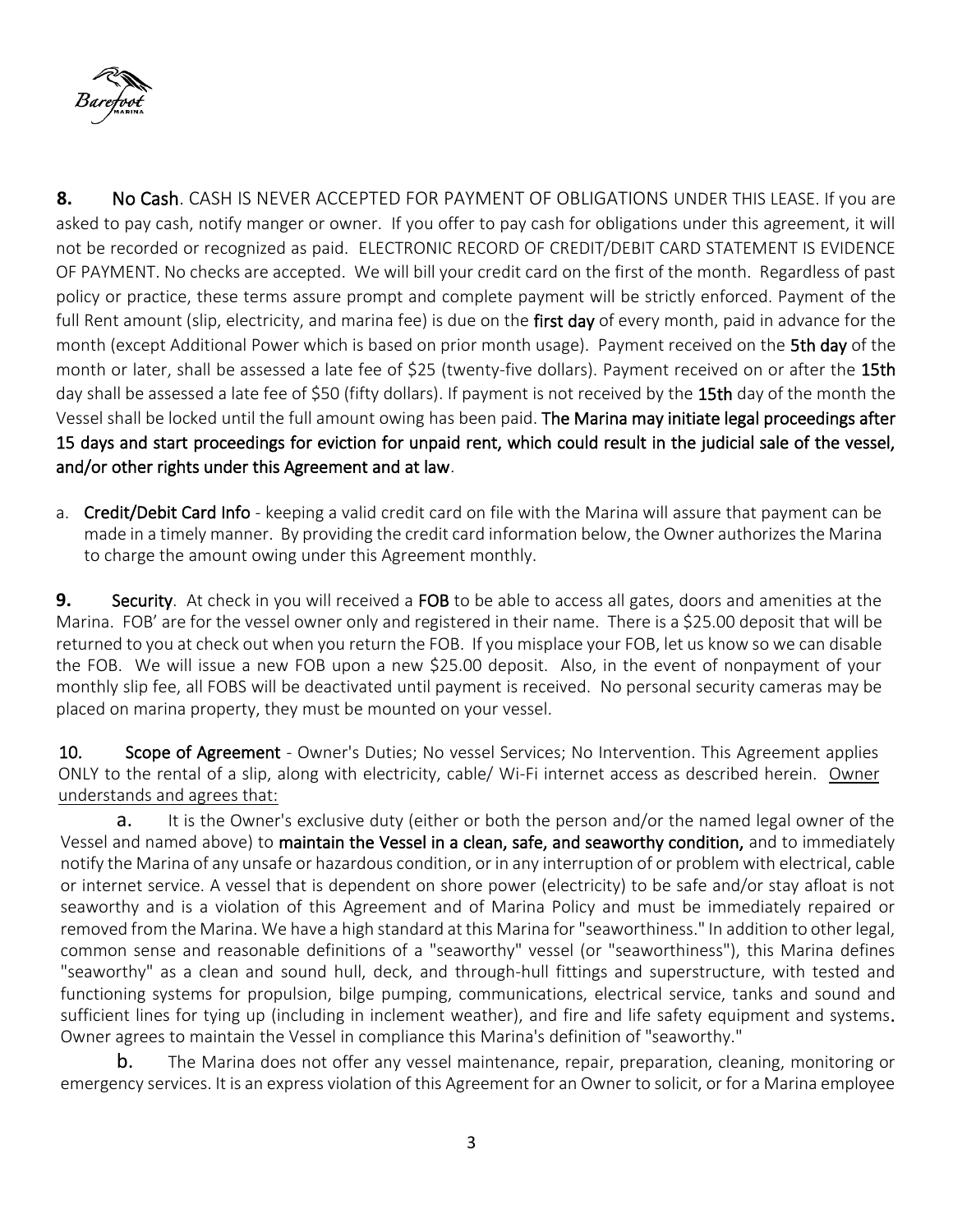

## to offer such services. Marina employees are expected to be courteous and helpful, but their duty is to the safe operation of the Marina as a whole. Marina employees are not authorized to enter onto the Vessel.

c. Neither the Marina, nor any of its employees, staff, contractors, or representatives, nor any other Owner or visitor to the marina shall have any obligation to provide any services to the Vessel, or to intervene in any situation or condition on the Vessel. This includes but is not limited to making repairs, preparing, cleaning, maintaining the vessel, checking conditions on the vessel or its moorings.

**d.** It is an express violation of this Agreement and Marina Policy to solicit such services or intervention from any Marina employee, staff, contractor or representative, the consequence of which will be immediate expulsion from the Marina.

e. Parking/Golf cart. Each slip rental includes two automobile parking entitlements to the parking lot. Personal Golf cart on Marina premises will require a Barefoot Marina sticker to be applied and properly displayed on the back left corner of the cart. Each Golf Cart will require a \$25.00 per month fee. There are limited spaces for golf carts. The Marina is not responsible for purchasing any name display or sign for space. No storage of vehicles or trailers are allowed at the Marina. All vehicles must show their hand tag and golf carts must be registered with DMV and our office or risk being towed.

f. Authorized service provider. Any work performed on a Vessel while in the Marina must be performed by an outside service provider who is authorized to be on the Marina premises. Such authorization is contingent upon the service provider's registration with the Marina as an authorized provider. Such authorization requires supplying satisfactory evidence of \$500,000 per occurrence Workers Compensation Insurance, and a commitment to be complying with Marina policies, whether in writing or not, that impact the safety, cleanliness, and peaceful enjoyment of the marina. The Marina reserves all rights to grant, withhold or revoke authority of any service provider in its sole discretion. Granting authority to a service provider to enter the marina for purposes of rendering service does not constitute the Marina's approval of or endorsement of the service provider, or the quality of the work to be performed.

g. If the Vessel is found to be (1) in peril, or (2) a danger or risk to people, the environment, other vessels or the Marina including but not limited to fire, flooding, drifting, discharge or infestation, the Marina may take such remedial action at Owner's expense and in the Marina's discretion as may be needed to resolve the peril, danger or risk. Owner agrees to indemnify hold the Marina harmless for such actions.

11. Marina Policies. No Business, Charter or otherwise, are allowed to be run out of the Marina. Subletting is not permitted. No trailers are allowed to stay on premises. Owner agrees to abide by, comply with and be bound by all Marina Policies, as may be amended from time to time in the sole discretion of the Marina. Some of these policies are simply based on common sense and the Marina's definition of civil conduct and safety. Any conduct, or belligerent activity to other customers or employees of the marina or activity that interferes with those general objectives, in the sole discretion of the Marina, is a violation of both this Agreement and Marina Policy. If you have any concerns or identify any situations that may impact those objectives, please bring them immediately to the attention of the Marina staff so that the staff may investigate and take appropriate action. We will only communicate with the owner of the vessel or a legal representative. In any conflict between the Marina Policies and this Agreement, this Agreement shall govern.

12. South Carolina Rules and Regulations. The state of South Carolina does not allow you to make the Marina your home address. We are considered a storage facility only for your vessel. You should not use the Marina's address as your mailing address. If your vessel is not registered in SC and you stay over 180 days, it is your responsibility to register with South Carolina. It is not our responsibility to keep track of your days at the Marina.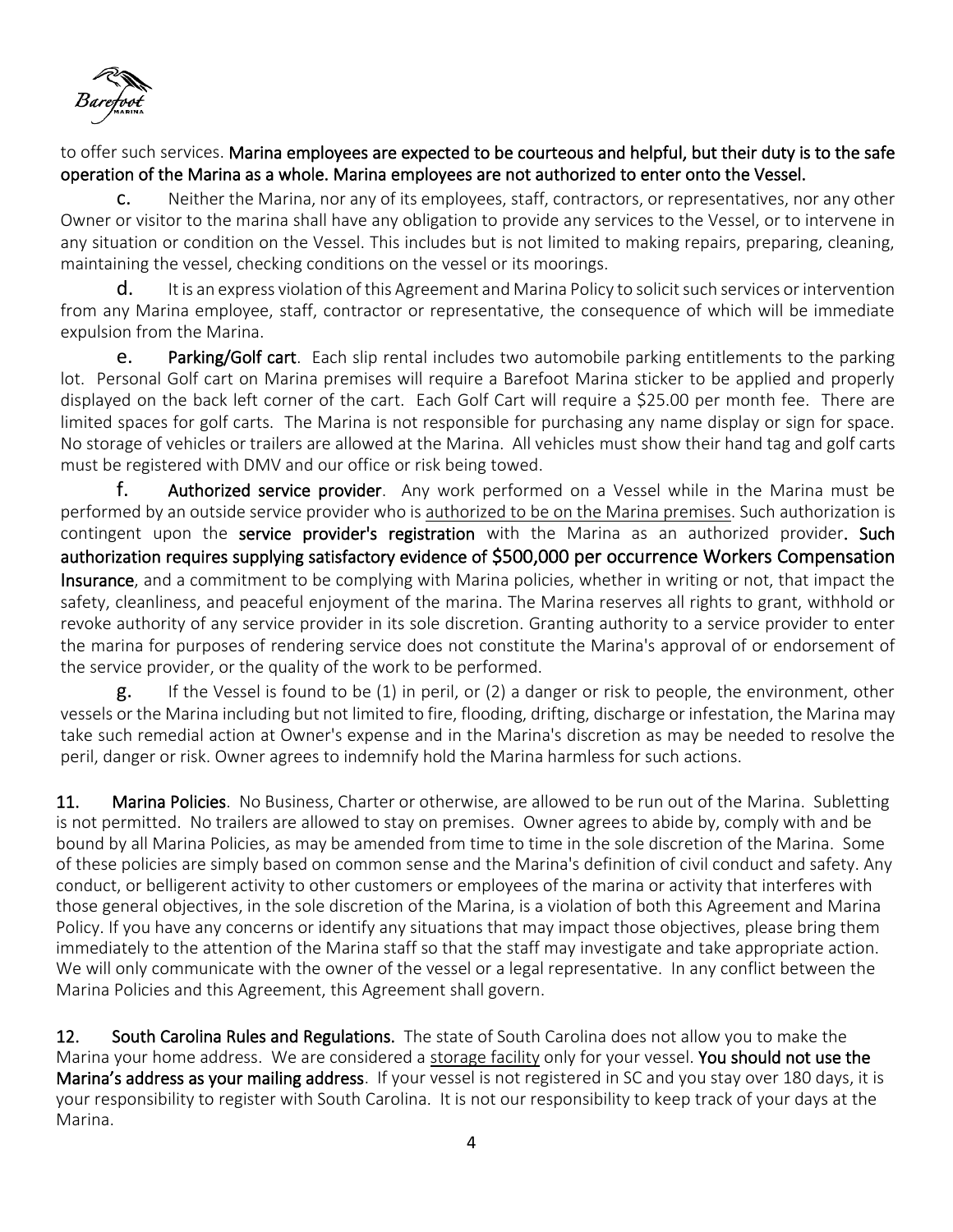

13. Termination by Owner. Owner shall give the Marina, not less than thirty (30) days written notice prior to departure. All rent is due and payable before departure.

## 14. Termination by Marina.

(i) For cause. The Marina may terminate this Agreement for cause if the Owner violates any terms or conditions of this Agreement or its incorporated obligations for compliance with Marina policy and/or payment of Rent. If the Owner violates any of the terms and conditions in this Agreement, the Marina will have the option of terminating this Agreement upon a 7-day notice. Owner must remove their Vessel from the slip prior to the end of the notice period or be subject to having the Vessel removed at the Owner's sole expense.

(ii) Not for cause. The Marina retains the right to terminate this Agreement without cause, at any time, upon thirty (30) days written notice to the Owner. In such cases, any prepaid fees, charges, or expenses shall be prorated, and any surplus returned to the Owner, and Owner shall remove their boat by the termination date. Nothing in this paragraph shall waive any other right of Marina under this Agreement, at law, equity, or admiralty. Removal. If the Owner fails to remove the Vessel and equipment from the rented slip before the termination or expiration of this Agreement the Marina shall be entitled to any of all of the following:

a Remove the Vessel and store or re-dock the Vessel at any location in any commercially reasonable manner, all at the expense and for the account of the Owner, and until all the Owner's fees and charges are brought current.

**b** Lock the Vessel in place until all the Owner's fees and charges are brought current.

c Charge the Vessel at the then-current transient rate per day for so long as the vessel remains in the owners slip until all the Owners fees and charges are brought current.

d Renew the rental at the then-current rates for an additional time period as determined at the time of renewal.

e Exercise any other right the Slip owner shall have at law, admiralty, or equity, including an action which could result in the sale of the Vessel.

f Any combination of any or all remedies set forth in this paragraph.

15. Default. If the Owner fails to timely make his rental payments or is in any other material default of this Agreement, the Marina shall have all remedies set forth in paragraph 10 above.

16. Sublease. Owner agrees not to transfer, sublet, assign, or permit the use of the slip by any other person or Vessel than described above in section 1, above.

17. Removal of, and Rights Against the Vessel. Owner shall not have the right to remove his vessel from the rented slip or the location to which the Marina may have relocated the Vessel pursuant to this Agreement, until all Rent and fees described in this Agreement have been paid in full. Owner agrees that the Marina may look to the credit of the vessel for unpaid rent, dockage and other services provided to the vessel, and that the Marina may use self-help, the state, federal and maritime lien laws in pursuit of its rights to payment.

18. Foul Weather & Secure Vessel. Owner expressly agrees that it is not relying in any way upon the skill or intervention of the Marina to secure the Vessel at its moorings, or to protect the vessel should foul or dangerous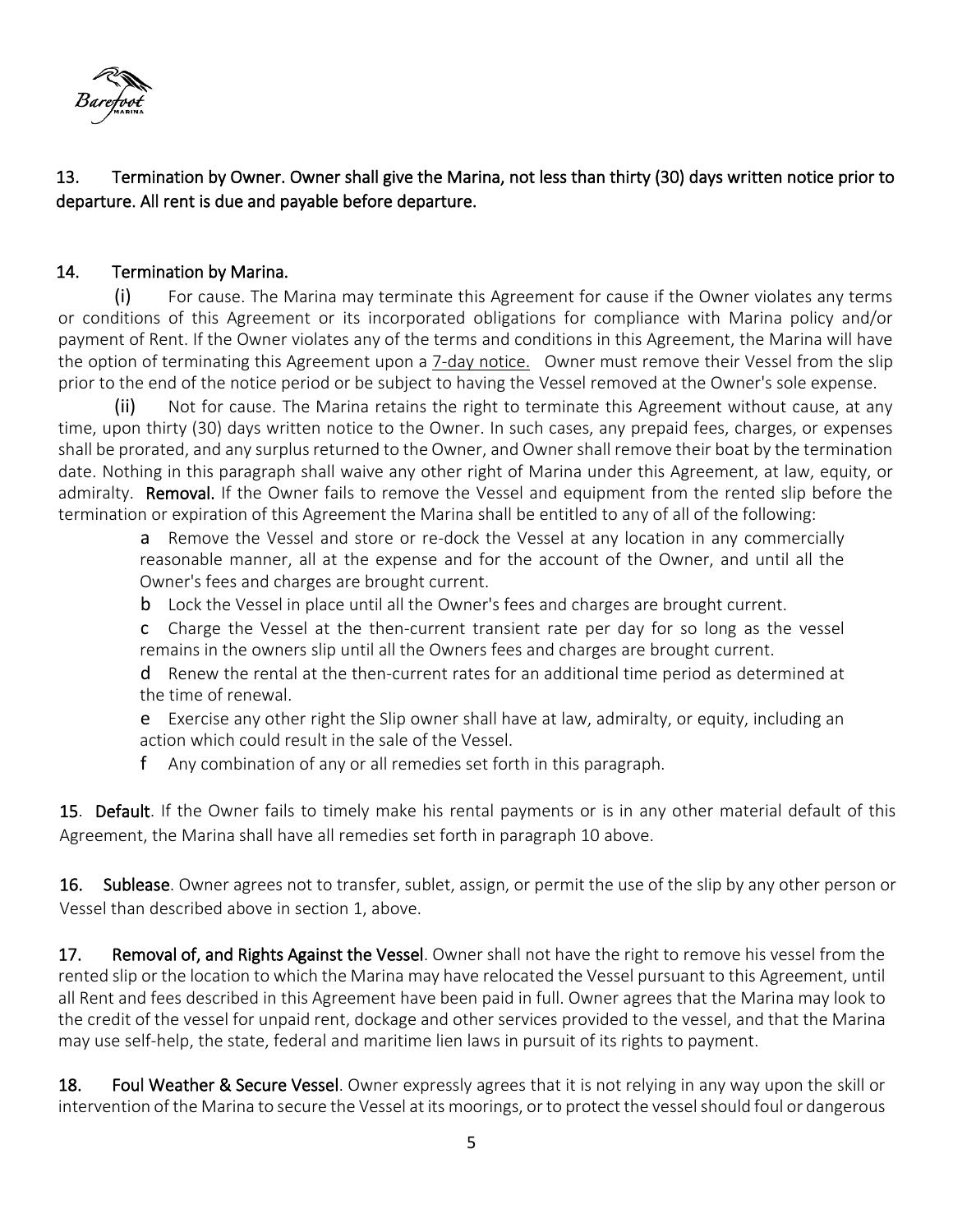

weather threaten to damage or damage the vessel. Owner agrees to comply with the terms of this Agreement regarding this Marina's definition of a "seaworthy" vessel. The Marina has a Storm Preparedness Plan that may be activated in the event of forecast or anticipated severe weather. This Plan includes notification by text of some (but not all) forecast weather events (generally named storms or other severe local weather) so that Owners may have an additional opportunity to (a) verify the continued seaworthiness of their Vessel, and (b) to take such other and further actions as may be prudent in light of the anticipated weather. The Storm Preparedness Plan and any notifications thereunder are offered as an additional aid to Owner and are not to be relied on as the definitive source of weather information or a determination of any level of risk or safety. The Owner agrees to hold the Marina, its agents and employees and the Slip owner harmless, and to indemnify and defend them from any claims of any other owners of property or vessels at the Marina arising out of contact with the Owner's Vessel. Owner further agrees to pay for and indemnify the Marina for damage to the Marina's facilities or property arising out of contact with Owner's Vessel or any fuel or discharge therefrom, including, without limitation, dock damage, environmental fines, and all other liabilities. The marina is not liable for acts of God; lightening, flooding etc. You are ultimately responsible for your own vessel.

19. Insurance Coverage. The Owner agrees to maintain insurance coverage under the minimum terms set forth below for the entire time the vessel is in the Marina and to document the same as may be required by Marina in the Marina's sole discretion:

**a.** Minimum Coverage & Limits: all insurance must include coverage for hull, P&I (Protection & Indemnity) and fuel or oil spills and must explicitly state that coverage complies with the Federal Oil Pollution Act. The Declarations page of the policy must clearly include these coverages and the limits of each area of coverage. The amount or limits of coverage must meet state and federal minimums, but the Marina may require higher limits of coverage in its discretion. The Marina does not accept insurance that is a rider on a homeowner's policy, or that reflects a lay-up period.

- **b.** Certificate of Insurance: Owner must provide
- c. e a valid Certificate of Insurance naming "Barefoot Marina LLC" as Additional Insured.

d. Change in Insurance. Owner agrees to give Marina immediate notice of any changes in insurance coverage.

20. Positionality: There is always a possibility that we may ask you to move due to vessel size, location, Marina capacity or unseen circumstances. Any vessel that is under 55 feet on face dock will only have temporary dockage until a more permanent or proper size slip is available.

21. Entire Agreement. This Agreement constitutes the entire Agreement between the parties with respect to the subject matter hereof and it may not be amended except in writing signed by both parties hereto. This replaces any previous lease agreement made.

22. Choice of Law and Forum. Any dispute arising hereunder shall be governed by the laws of the state of South Carolina as supplemented by Federal Admiralty law, and any action to enforce this Agreement must be brought exclusively in the courts of Horry County South Carolina.